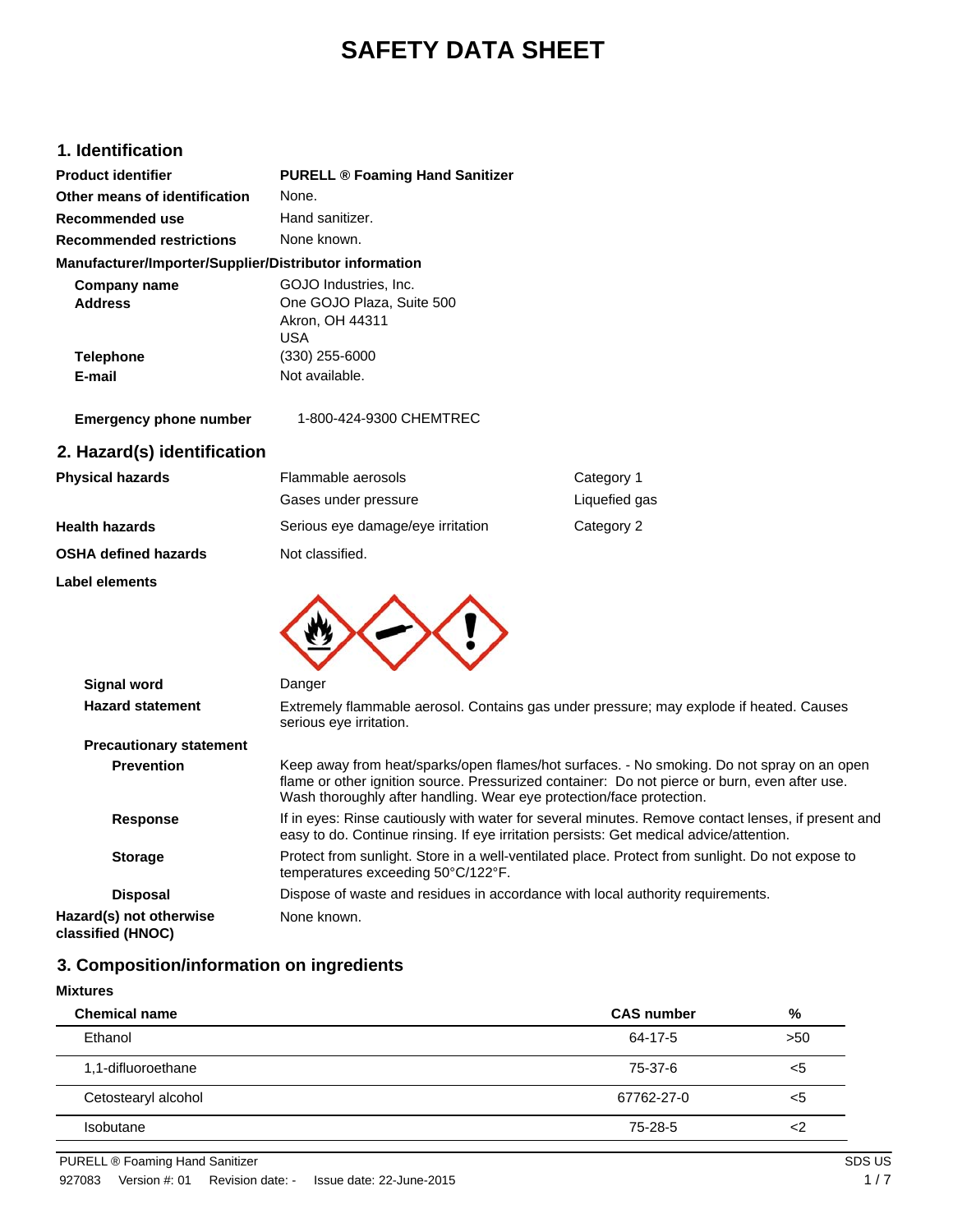| <b>Composition comments</b>                                                  | Components not listed are either non-hazardous or are below reportable limits.                                                                 |  |
|------------------------------------------------------------------------------|------------------------------------------------------------------------------------------------------------------------------------------------|--|
| 4. First-aid measures                                                        |                                                                                                                                                |  |
| <b>Inhalation</b>                                                            | If symptomatic, move to fresh air. Get medical attention if symptoms persist.                                                                  |  |
| <b>Skin contact</b>                                                          | Get medical attention if irritation develops and persists.                                                                                     |  |
| Eye contact                                                                  | Flush eyes thoroughly with water for at least 15 minutes. If irritation occurs, get medical<br>assistance.                                     |  |
| Ingestion                                                                    | Rinse mouth thoroughly with water and give large amounts of water to people not unconscious.<br>Seek medical attention if discomfort persists. |  |
| <b>Most important</b><br>symptoms/effects, acute and<br>delayed              | Headache. Severe eye irritation. Symptoms may include stinging, tearing, redness, swelling, and<br>blurred vision. Coughing.                   |  |
| Indication of immediate<br>medical attention and special<br>treatment needed | Treat symptomatically.                                                                                                                         |  |
| <b>General information</b>                                                   | First aid personnel must be aware of own risk during rescue.                                                                                   |  |
| 5. Fire-fighting measures                                                    |                                                                                                                                                |  |
| Suitable extinguishing media                                                 | Dry chemical, CO2, water spray or alcohol resistant foam.                                                                                      |  |
| Unsuitable extinguishing<br>media                                            | None known.                                                                                                                                    |  |
| Specific hazards arising from<br>the chemical                                | Flammable aerosol - may cause flash fire.                                                                                                      |  |
| Special protective equipment                                                 | Self-contained breathing apparatus and full protective clothing must be worn in case of fire.                                                  |  |

**and precautions for firefighters** Use standard firefighting procedures and consider the hazards of other involved materials. Containers close to fire should be removed immediately or cooled with water. **equipment/instructions**

#### **6. Accidental release measures**

**Fire fighting**

| Personal precautions,<br>protective equipment and<br>emergency procedures | Extinguish all ignition sources. Avoid sparks, flames, heat and smoking. Ventilate the area. Avoid<br>inhalation of vapors and contact with skin and eyes. Wear appropriate personal protective<br>equipment (See Section 8).                                                                      |
|---------------------------------------------------------------------------|----------------------------------------------------------------------------------------------------------------------------------------------------------------------------------------------------------------------------------------------------------------------------------------------------|
| <b>Methods and materials for</b><br>containment and cleaning up           | Remove sources of ignition.                                                                                                                                                                                                                                                                        |
|                                                                           | Small Spills: Wipe up with absorbent material (e.g. cloth, fleece).                                                                                                                                                                                                                                |
|                                                                           | Large Spills: Use a non-combustible material like vermiculite, sand or earth to soak up the product<br>and place into a container for later disposal.                                                                                                                                              |
| <b>Environmental precautions</b>                                          | No specific precautions.                                                                                                                                                                                                                                                                           |
| 7. Handling and storage                                                   |                                                                                                                                                                                                                                                                                                    |
| <b>Precautions for safe handling</b>                                      | Avoid inhalation of vapors and spray mist and contact with skin and eyes. Do not smoke and do<br>not spray near an open flame or other sources of ignition. Vapors are heavier than air and may<br>travel along the floor and in the bottom of containers. Vapors may be ignited by a spark, a hot |

**Conditions for safe storage, including any incompatibilities**

surface or an ember. Observe good industrial hygiene practices. Follow rules for flammable liquids. Keep away from heat, sparks and open flame. No special restrictions on storage with other products.

### **8. Exposure controls/personal protection**

#### **Occupational exposure limits**

**US. OSHA Table Z-1 Limits for Air Contaminants (29 CFR 1910.1000)**

| <b>Components</b>                | Type        | Value      |  |
|----------------------------------|-------------|------------|--|
| Ethanol (CAS 64-17-5)            | <b>PEL</b>  | 1900 mg/m3 |  |
|                                  |             | $1000$ ppm |  |
| US. ACGIH Threshold Limit Values |             |            |  |
|                                  |             |            |  |
| <b>Components</b>                | <b>Type</b> | Value      |  |
| Ethanol (CAS 64-17-5)            | <b>STEL</b> | $1000$ ppm |  |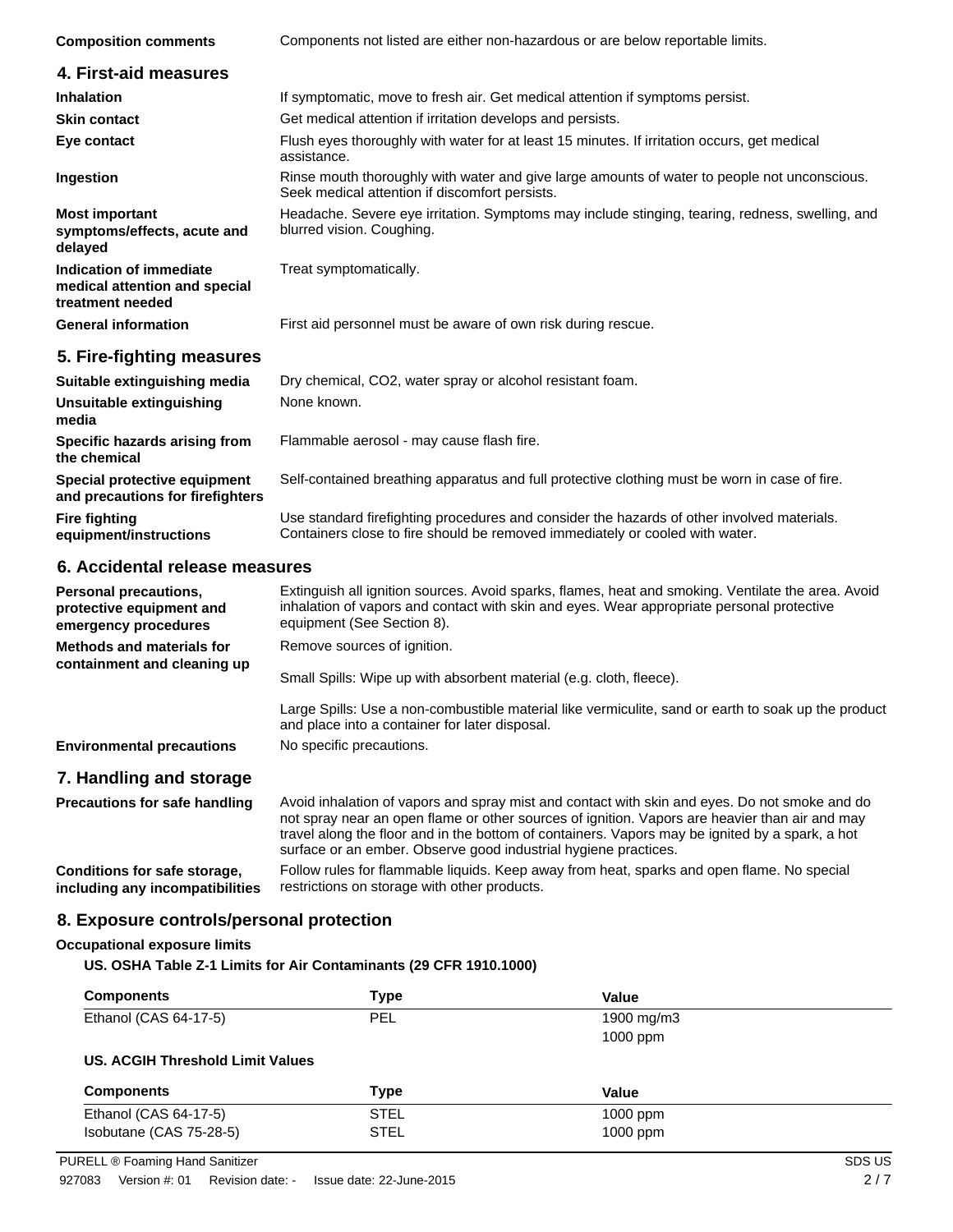#### **US. NIOSH: Pocket Guide to Chemical Hazards**

| <b>Components</b>                                 | <b>Type</b>                                                                                                                                               | Value                                                                           |  |  |
|---------------------------------------------------|-----------------------------------------------------------------------------------------------------------------------------------------------------------|---------------------------------------------------------------------------------|--|--|
| Ethanol (CAS 64-17-5)                             | <b>TWA</b>                                                                                                                                                | 1900 mg/m3                                                                      |  |  |
|                                                   |                                                                                                                                                           | 1000 ppm                                                                        |  |  |
| Isobutane (CAS 75-28-5)                           | <b>TWA</b>                                                                                                                                                | 1900 mg/m3                                                                      |  |  |
|                                                   |                                                                                                                                                           | 800 ppm                                                                         |  |  |
|                                                   | US. Workplace Environmental Exposure Level (WEEL) Guides                                                                                                  |                                                                                 |  |  |
| <b>Components</b>                                 | <b>Type</b>                                                                                                                                               | <b>Value</b>                                                                    |  |  |
| 1,1-difluoroethane (CAS<br>$75-37-6$              | <b>TWA</b>                                                                                                                                                | 2700 mg/m3                                                                      |  |  |
|                                                   |                                                                                                                                                           | 1000 ppm                                                                        |  |  |
| <b>Biological limit values</b>                    | No biological exposure limits noted for the ingredient(s).<br>Provide adequate ventilation. Observe occupational exposure limits and minimize the risk of |                                                                                 |  |  |
| Appropriate engineering<br>controls               | inhalation of vapors and mist.                                                                                                                            |                                                                                 |  |  |
|                                                   | Individual protection measures, such as personal protective equipment                                                                                     |                                                                                 |  |  |
| <b>Eye/face protection</b>                        |                                                                                                                                                           | Wear safety glasses with side shields. Applicable for industrial settings only. |  |  |
| <b>Skin protection</b>                            |                                                                                                                                                           |                                                                                 |  |  |
| <b>Hand protection</b>                            | Wear protective gloves. Applicable for industrial settings only.                                                                                          |                                                                                 |  |  |
| <b>Other</b>                                      | Wear suitable protective clothing. Applicable for industrial settings only.                                                                               |                                                                                 |  |  |
| <b>Respiratory protection</b>                     | Not normally needed.                                                                                                                                      |                                                                                 |  |  |
| <b>Thermal hazards</b>                            | Not applicable.                                                                                                                                           |                                                                                 |  |  |
| 9. Physical and chemical properties               |                                                                                                                                                           |                                                                                 |  |  |
| Appearance                                        | White foam.                                                                                                                                               |                                                                                 |  |  |
| <b>Physical state</b>                             | Liquid, Gas.                                                                                                                                              |                                                                                 |  |  |
| Form                                              | Aerosol liquid.                                                                                                                                           |                                                                                 |  |  |
| Color                                             | White.                                                                                                                                                    |                                                                                 |  |  |
| Odor                                              | Not available.                                                                                                                                            |                                                                                 |  |  |
| <b>Odor threshold</b>                             | Not available.                                                                                                                                            |                                                                                 |  |  |
| pH                                                | Not available.                                                                                                                                            |                                                                                 |  |  |
| Melting point/freezing point                      | Not available.                                                                                                                                            |                                                                                 |  |  |
| Initial boiling point and boiling<br>range        | Not available.                                                                                                                                            |                                                                                 |  |  |
| <b>Flash point</b>                                | Not available.                                                                                                                                            |                                                                                 |  |  |
| <b>Evaporation rate</b>                           | Not available.                                                                                                                                            |                                                                                 |  |  |
| Flammability (solid, gas)                         | Not applicable.                                                                                                                                           |                                                                                 |  |  |
| Upper/lower flammability or explosive limits      |                                                                                                                                                           |                                                                                 |  |  |
| <b>Flammability limit - lower</b><br>(%)          | Not available.                                                                                                                                            |                                                                                 |  |  |
| <b>Flammability limit - upper</b><br>$(\%)$       | Not available.                                                                                                                                            |                                                                                 |  |  |
| Explosive limit - lower (%)                       | Not available.                                                                                                                                            |                                                                                 |  |  |
| Explosive limit - upper (%)                       | Not available.                                                                                                                                            |                                                                                 |  |  |
| Vapor pressure                                    | Not available.                                                                                                                                            |                                                                                 |  |  |
| Vapor density                                     | Not available.                                                                                                                                            |                                                                                 |  |  |
| <b>Relative density</b>                           | Not available.                                                                                                                                            |                                                                                 |  |  |
| Solubility(ies)                                   |                                                                                                                                                           |                                                                                 |  |  |
| Solubility (water)                                | Not available.                                                                                                                                            |                                                                                 |  |  |
| <b>Partition coefficient</b><br>(n-octanol/water) | Not available.                                                                                                                                            |                                                                                 |  |  |
| <b>Auto-ignition temperature</b>                  | Not available.                                                                                                                                            |                                                                                 |  |  |
| <b>Decomposition temperature</b>                  | Not available.                                                                                                                                            |                                                                                 |  |  |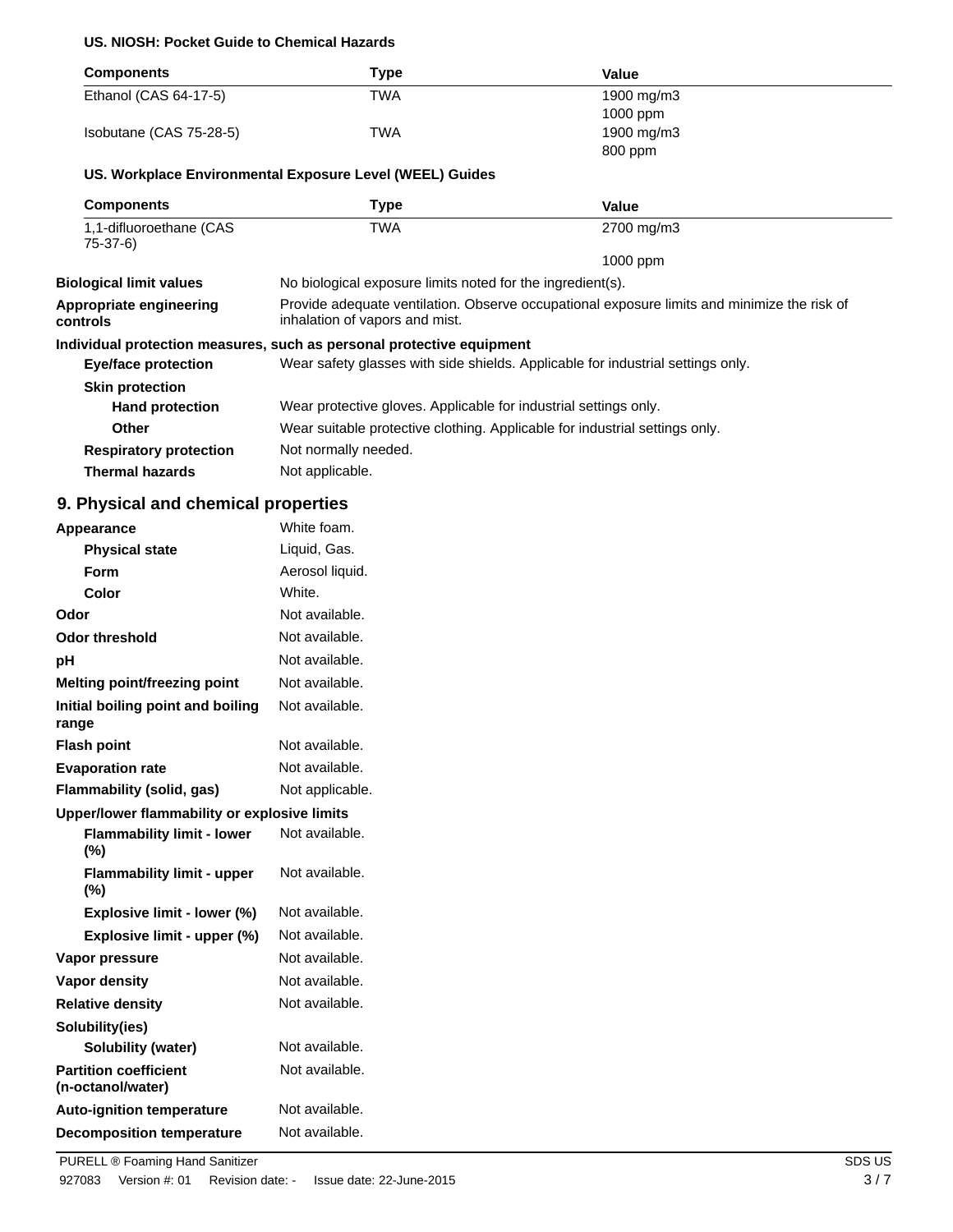| <b>Viscosity</b>                             | Not available.                                                                                |
|----------------------------------------------|-----------------------------------------------------------------------------------------------|
| Other information                            |                                                                                               |
| <b>Explosive properties</b>                  | Not explosive.                                                                                |
| <b>Oxidizing properties</b>                  | Not oxidizing.                                                                                |
| 10. Stability and reactivity                 |                                                                                               |
| <b>Reactivity</b>                            | The product is stable and non-reactive under normal conditions of use, storage and transport. |
| <b>Chemical stability</b>                    | Material is stable under normal conditions.                                                   |
| <b>Possibility of hazardous</b><br>reactions | No dangerous reaction known under conditions of normal use.                                   |
| <b>Conditions to avoid</b>                   | Heat. Contact with incompatible materials.                                                    |
| Incompatible materials                       | Strong oxidizing agents.                                                                      |

### **11. Toxicological information**

**products**

### **Information on likely routes of exposure**

| <b>Inhalation</b>                                                                  | Prolonged inhalation may be harmful.                                                                                         |
|------------------------------------------------------------------------------------|------------------------------------------------------------------------------------------------------------------------------|
| <b>Skin contact</b>                                                                | No adverse effects due to skin contact are expected.                                                                         |
| Eye contact                                                                        | Causes serious eye irritation.                                                                                               |
| Ingestion                                                                          | Expected to be a low ingestion hazard.                                                                                       |
| Symptoms related to the<br>physical, chemical and<br>toxicological characteristics | Headache. Severe eye irritation. Symptoms may include stinging, tearing, redness, swelling, and<br>blurred vision. Coughing. |

#### **Information on toxicological effects**

**Acute toxicity Not expected to be acutely toxic.** 

Hazardous decomposition No hazardous decomposition products are known.

| <b>Components</b>                                     | <b>Test Results</b><br><b>Species</b>                                                                               |                                                        |  |  |
|-------------------------------------------------------|---------------------------------------------------------------------------------------------------------------------|--------------------------------------------------------|--|--|
| Ethanol (CAS 64-17-5)                                 |                                                                                                                     |                                                        |  |  |
| Acute                                                 |                                                                                                                     |                                                        |  |  |
| Inhalation                                            |                                                                                                                     |                                                        |  |  |
| <b>LC50</b>                                           | Mouse                                                                                                               | 39 g/m3, 4 Hours                                       |  |  |
| Oral                                                  |                                                                                                                     |                                                        |  |  |
| LD50                                                  | Rat                                                                                                                 | 7000 - 11000 mg/kg                                     |  |  |
| <b>Skin corrosion/irritation</b>                      |                                                                                                                     | Prolonged skin contact may cause temporary irritation. |  |  |
| Serious eye damage/eye<br>irritation                  | Causes serious eye irritation.                                                                                      |                                                        |  |  |
| Respiratory or skin sensitization                     |                                                                                                                     |                                                        |  |  |
| <b>Respiratory sensitization</b>                      | Not a respiratory sensitizer.                                                                                       |                                                        |  |  |
| <b>Skin sensitization</b>                             | This product is not expected to cause skin sensitization.                                                           |                                                        |  |  |
| Germ cell mutagenicity                                | No data available to indicate product or any components present at greater than 0.1% are<br>mutagenic or genotoxic. |                                                        |  |  |
| Carcinogenicity                                       | This product is not considered to be a carcinogen by IARC, ACGIH, NTP, or OSHA.                                     |                                                        |  |  |
|                                                       | OSHA Specifically Regulated Substances (29 CFR 1910.1001-1050)                                                      |                                                        |  |  |
| Not listed.                                           |                                                                                                                     |                                                        |  |  |
| <b>Reproductive toxicity</b>                          | This product is not expected to cause reproductive or developmental effects.                                        |                                                        |  |  |
| Specific target organ toxicity -<br>single exposure   | Not classified.                                                                                                     |                                                        |  |  |
| Specific target organ toxicity -<br>repeated exposure | Not classified.                                                                                                     |                                                        |  |  |
| <b>Aspiration hazard</b>                              | Not an aspiration hazard.                                                                                           |                                                        |  |  |
| <b>Chronic effects</b>                                | Prolonged inhalation may be harmful.                                                                                |                                                        |  |  |
|                                                       |                                                                                                                     |                                                        |  |  |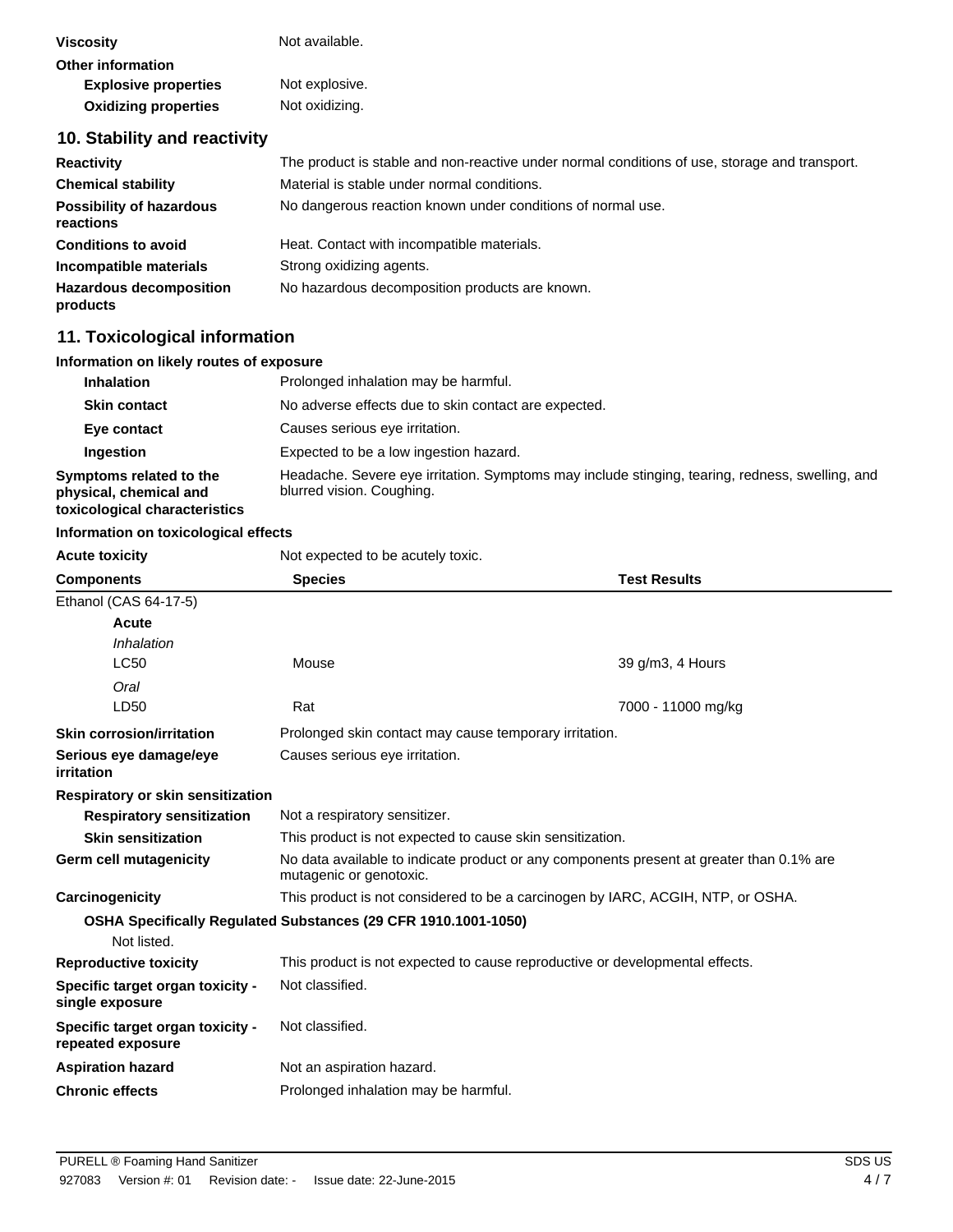### **12. Ecological information**

| <b>Ecotoxicity</b>                                                                                                                        | The product is not classified as environmentally hazardous. However, this does not exclude the<br>possibility that large or frequent spills can have a harmful or damaging effect on the environment.                  |                                                                                                                                                                                                                                                               |                                                                                                                                                                                                     |  |
|-------------------------------------------------------------------------------------------------------------------------------------------|------------------------------------------------------------------------------------------------------------------------------------------------------------------------------------------------------------------------|---------------------------------------------------------------------------------------------------------------------------------------------------------------------------------------------------------------------------------------------------------------|-----------------------------------------------------------------------------------------------------------------------------------------------------------------------------------------------------|--|
| <b>Components</b>                                                                                                                         |                                                                                                                                                                                                                        | <b>Species</b>                                                                                                                                                                                                                                                | <b>Test Results</b>                                                                                                                                                                                 |  |
| Ethanol (CAS 64-17-5)                                                                                                                     |                                                                                                                                                                                                                        |                                                                                                                                                                                                                                                               |                                                                                                                                                                                                     |  |
| <b>Aquatic</b>                                                                                                                            |                                                                                                                                                                                                                        |                                                                                                                                                                                                                                                               |                                                                                                                                                                                                     |  |
| Crustacea                                                                                                                                 | <b>LC50</b>                                                                                                                                                                                                            | Ceriodaphnia dubia                                                                                                                                                                                                                                            | 5012 mg/l, 48 hours                                                                                                                                                                                 |  |
|                                                                                                                                           |                                                                                                                                                                                                                        | Daphnia magna                                                                                                                                                                                                                                                 | 454 mg/l, 11 days                                                                                                                                                                                   |  |
|                                                                                                                                           | <b>NOEC</b>                                                                                                                                                                                                            | Ceriodaphnia dubia                                                                                                                                                                                                                                            | $9.6$ mg/l                                                                                                                                                                                          |  |
| Fish                                                                                                                                      | <b>LC50</b>                                                                                                                                                                                                            | Pimephales promelas                                                                                                                                                                                                                                           | 13480 mg/l, 96 hours                                                                                                                                                                                |  |
| <b>Persistence and degradability</b>                                                                                                      |                                                                                                                                                                                                                        | No data is available on the degradability of this product.                                                                                                                                                                                                    |                                                                                                                                                                                                     |  |
| <b>Bioaccumulative potential</b>                                                                                                          |                                                                                                                                                                                                                        |                                                                                                                                                                                                                                                               |                                                                                                                                                                                                     |  |
| Partition coefficient n-octanol / water (log Kow)<br>1,1-difluoroethane (CAS 75-37-6)<br>Ethanol (CAS 64-17-5)<br>Isobutane (CAS 75-28-5) |                                                                                                                                                                                                                        | 0.75<br>$-0.31$<br>2.76                                                                                                                                                                                                                                       |                                                                                                                                                                                                     |  |
| <b>Mobility in soil</b>                                                                                                                   |                                                                                                                                                                                                                        | No data available.                                                                                                                                                                                                                                            |                                                                                                                                                                                                     |  |
| Other adverse effects                                                                                                                     |                                                                                                                                                                                                                        | No other adverse environmental effects (e.g. ozone depletion, photochemical ozone creation<br>potential, endocrine disruption, global warming potential) are expected from this component.                                                                    |                                                                                                                                                                                                     |  |
| 13. Disposal considerations                                                                                                               |                                                                                                                                                                                                                        |                                                                                                                                                                                                                                                               |                                                                                                                                                                                                     |  |
| <b>Disposal instructions</b>                                                                                                              |                                                                                                                                                                                                                        | Collect and reclaim or dispose in sealed containers at licensed waste disposal site. Contents<br>under pressure. Do not puncture, incinerate or crush. Dispose of contents/container in accordance<br>with local/regional/national/international regulations. |                                                                                                                                                                                                     |  |
| Local disposal regulations                                                                                                                |                                                                                                                                                                                                                        | Dispose in accordance with all applicable regulations.                                                                                                                                                                                                        |                                                                                                                                                                                                     |  |
| Hazardous waste code                                                                                                                      |                                                                                                                                                                                                                        | The waste code should be assigned in discussion between the user, the producer and the waste<br>disposal company.                                                                                                                                             |                                                                                                                                                                                                     |  |
| Waste from residues / unused<br>products                                                                                                  | Dispose of in accordance with local regulations. Empty containers or liners may retain some<br>product residues. This material and its container must be disposed of in a safe manner (see:<br>Disposal instructions). |                                                                                                                                                                                                                                                               |                                                                                                                                                                                                     |  |
| <b>Contaminated packaging</b>                                                                                                             |                                                                                                                                                                                                                        | disposal. Do not re-use empty containers.                                                                                                                                                                                                                     | Since emptied containers may retain product residue, follow label warnings even after container is<br>emptied. Empty containers should be taken to an approved waste handling site for recycling or |  |

### **14. Transport information**

| <b>DOT</b>                        |                                                                                                      |
|-----------------------------------|------------------------------------------------------------------------------------------------------|
| UN number                         | <b>UN1950</b>                                                                                        |
| UN proper shipping name           | Aerosols, flammable, (each not exceeding 1 L capacity)                                               |
| <b>Transport hazard class(es)</b> |                                                                                                      |
| <b>Class</b>                      | 2.1                                                                                                  |
| <b>Subsidiary risk</b>            |                                                                                                      |
| Label(s)                          | 2.1                                                                                                  |
| Packing group                     | Not applicable.                                                                                      |
|                                   | Special precautions for user Read safety instructions, SDS and emergency procedures before handling. |
| <b>Special provisions</b>         | N <sub>82</sub>                                                                                      |
| <b>Packaging exceptions</b>       | 306                                                                                                  |
| Packaging non bulk                | None                                                                                                 |
| Packaging bulk                    | None                                                                                                 |
| <b>IATA</b>                       |                                                                                                      |
| <b>UN number</b>                  | <b>UN1950</b>                                                                                        |
| UN proper shipping name           | Aerosols, flammable                                                                                  |
| Transport hazard class(es)        |                                                                                                      |
| <b>Class</b>                      | 2.1                                                                                                  |
| <b>Subsidiary risk</b>            |                                                                                                      |
| Packing group                     | Not applicable.                                                                                      |
| <b>Environmental hazards</b>      | No.                                                                                                  |
| <b>ERG Code</b>                   | 10 <sub>L</sub>                                                                                      |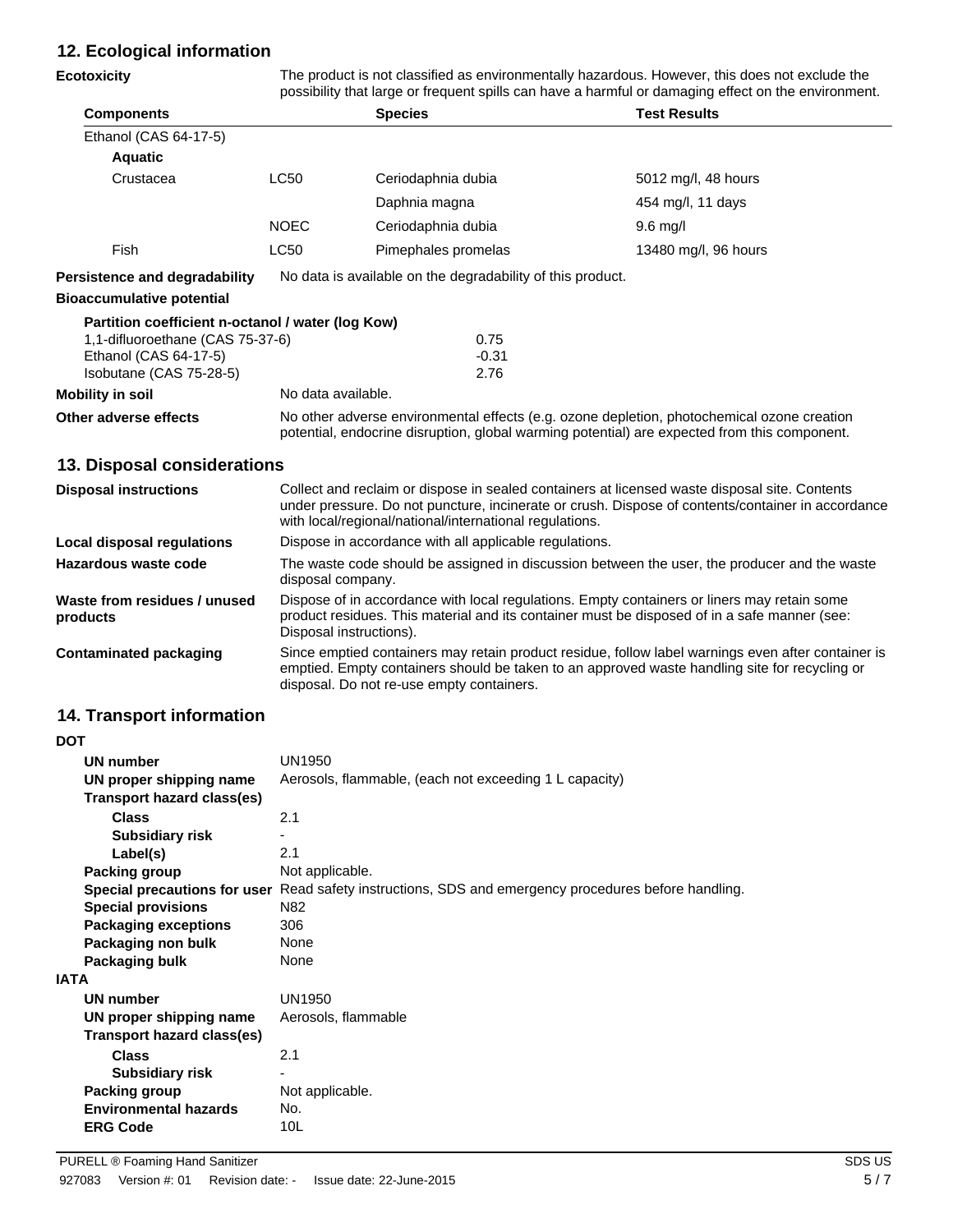**Special precautions for user** Read safety instructions, SDS and emergency procedures before handling.

| <b>IMDG</b>                                                                    |                                                                                                                                                                                                                                                                                                                                                                                                                                                                                                                                                                                                                         |
|--------------------------------------------------------------------------------|-------------------------------------------------------------------------------------------------------------------------------------------------------------------------------------------------------------------------------------------------------------------------------------------------------------------------------------------------------------------------------------------------------------------------------------------------------------------------------------------------------------------------------------------------------------------------------------------------------------------------|
| UN number                                                                      | <b>UN1950</b>                                                                                                                                                                                                                                                                                                                                                                                                                                                                                                                                                                                                           |
| UN proper shipping name<br><b>Transport hazard class(es)</b>                   | <b>AEROSOLS</b>                                                                                                                                                                                                                                                                                                                                                                                                                                                                                                                                                                                                         |
| <b>Class</b>                                                                   | 2.1                                                                                                                                                                                                                                                                                                                                                                                                                                                                                                                                                                                                                     |
| <b>Subsidiary risk</b>                                                         |                                                                                                                                                                                                                                                                                                                                                                                                                                                                                                                                                                                                                         |
| <b>Packing group</b>                                                           | Not applicable.                                                                                                                                                                                                                                                                                                                                                                                                                                                                                                                                                                                                         |
| <b>Environmental hazards</b>                                                   |                                                                                                                                                                                                                                                                                                                                                                                                                                                                                                                                                                                                                         |
| <b>Marine pollutant</b>                                                        | No.                                                                                                                                                                                                                                                                                                                                                                                                                                                                                                                                                                                                                     |
| EmS                                                                            | $F-D$ , $S-U$                                                                                                                                                                                                                                                                                                                                                                                                                                                                                                                                                                                                           |
|                                                                                | Special precautions for user Read safety instructions, SDS and emergency procedures before handling.                                                                                                                                                                                                                                                                                                                                                                                                                                                                                                                    |
| Transport in bulk according to<br>Annex II of MARPOL 73/78 and<br>the IBC Code | Not established.                                                                                                                                                                                                                                                                                                                                                                                                                                                                                                                                                                                                        |
| <b>General information</b>                                                     | Avoid transport on vehicles where the load space is not separated from the driver's compartment.<br>Ensure vehicle driver is aware of the potential hazards of the load and knows what to do in the<br>event of an accident or an emergency. Before transporting product containers: Ensure that<br>containers are firmly secured. Ensure cylinder valve is closed and not leaking. Ensure valve outlet<br>cap nut or plug (where provided) is correctly fitted. Ensure valve protection device (where<br>provided) is correctly fitted. Ensure adequate ventilation. Ensure compliance with applicable<br>regulations. |
| 15. Regulatory information                                                     |                                                                                                                                                                                                                                                                                                                                                                                                                                                                                                                                                                                                                         |
| <b>US federal regulations</b>                                                  | This product is a "Hazardous Chemical" as defined by the OSHA Hazard Communication<br>Standard, 29 CFR 1910.1200.                                                                                                                                                                                                                                                                                                                                                                                                                                                                                                       |
|                                                                                | TSCA Section 12(b) Export Notification (40 CFR 707, Subpt. D)                                                                                                                                                                                                                                                                                                                                                                                                                                                                                                                                                           |
| Not regulated.                                                                 | OSHA Specifically Regulated Substances (29 CFR 1910.1001-1050)                                                                                                                                                                                                                                                                                                                                                                                                                                                                                                                                                          |
| Not listed.                                                                    |                                                                                                                                                                                                                                                                                                                                                                                                                                                                                                                                                                                                                         |
| <b>CERCLA Hazardous Substance List (40 CFR 302.4)</b>                          |                                                                                                                                                                                                                                                                                                                                                                                                                                                                                                                                                                                                                         |
| Isobutane (CAS 75-28-5)                                                        | <b>LISTED</b>                                                                                                                                                                                                                                                                                                                                                                                                                                                                                                                                                                                                           |
| Superfund Amendments and Reauthorization Act of 1986 (SARA)                    |                                                                                                                                                                                                                                                                                                                                                                                                                                                                                                                                                                                                                         |
| <b>Hazard categories</b>                                                       | Immediate Hazard - Yes<br>Delayed Hazard - No<br>Fire Hazard - Yes<br>Pressure Hazard - Yes<br>Reactivity Hazard - No                                                                                                                                                                                                                                                                                                                                                                                                                                                                                                   |
| <b>SARA 302 Extremely hazardous substance</b><br>Not listed.                   |                                                                                                                                                                                                                                                                                                                                                                                                                                                                                                                                                                                                                         |
| SARA 311/312 Hazardous<br>chemical                                             | Yes                                                                                                                                                                                                                                                                                                                                                                                                                                                                                                                                                                                                                     |
| SARA 313 (TRI reporting)<br>Not regulated.                                     |                                                                                                                                                                                                                                                                                                                                                                                                                                                                                                                                                                                                                         |
| Other federal regulations                                                      |                                                                                                                                                                                                                                                                                                                                                                                                                                                                                                                                                                                                                         |
|                                                                                | Clean Air Act (CAA) Section 112 Hazardous Air Pollutants (HAPs) List                                                                                                                                                                                                                                                                                                                                                                                                                                                                                                                                                    |
| Not regulated.                                                                 | Clean Air Act (CAA) Section 112(r) Accidental Release Prevention (40 CFR 68.130)                                                                                                                                                                                                                                                                                                                                                                                                                                                                                                                                        |
| 1,1-difluoroethane (CAS 75-37-6)<br>Isobutane (CAS 75-28-5)                    |                                                                                                                                                                                                                                                                                                                                                                                                                                                                                                                                                                                                                         |
| <b>Safe Drinking Water Act</b><br>(SDWA)                                       | Not regulated.                                                                                                                                                                                                                                                                                                                                                                                                                                                                                                                                                                                                          |
|                                                                                |                                                                                                                                                                                                                                                                                                                                                                                                                                                                                                                                                                                                                         |

### **US state regulations**

### **US. Massachusetts RTK - Substance List**

1,1-difluoroethane (CAS 75-37-6) Ethanol (CAS 64-17-5) Isobutane (CAS 75-28-5)